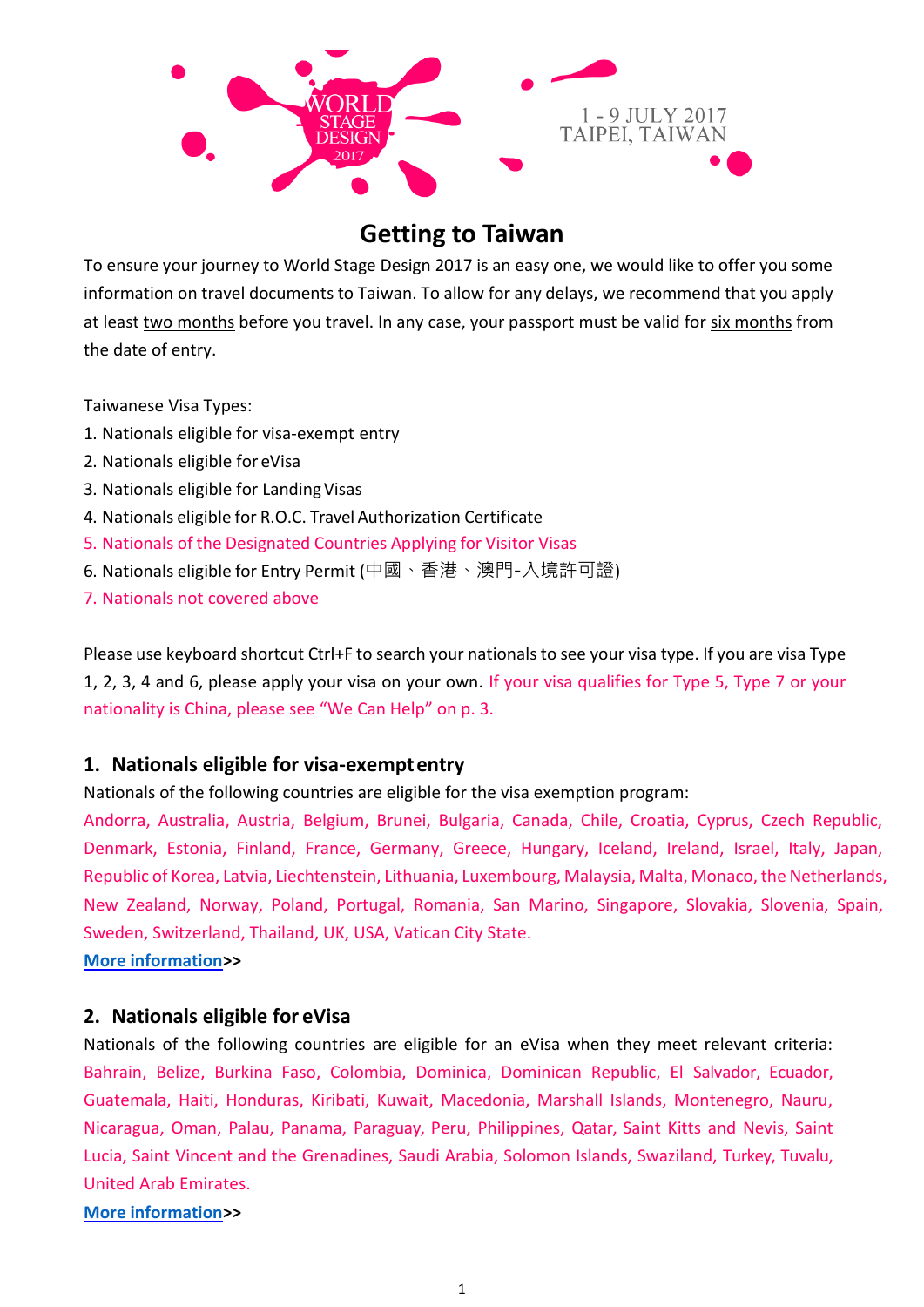# **3. Nationals eligible for LandingVisas**

(1) Holders of Turkish passport with validity of more than sixmonths.

(2) Holders of Macedonian passport with validity of more than six months.

(3) Holders of emergency or temporary passports with validity of more than six months

for nationals of those countries (except for US) eligible for visa-exempt entry.

### **More [information>](http://www.boca.gov.tw/ct.asp?xItem=1446&ctNode=779&mp=2)>**

## **4. Nationals eligible for R.O.C. Travel Authorization Certificate**

Nationals from the following countries are eligible for applying the R.O.C. (Taiwan) Travel Authorization Certificate:

India, Indonesia, Myanmar, Philippines, Vietnam, Cambodia, Laos.

To be eligible for an ROC Travel Authorization Certificate, the following conditions must be met: (1) The applicant's passport must have remaining validity of at least six months starting from the date of arrival in Taiwan.

(2) The applicant must possess an onward/return air or ferry ticket.

(3) The applicant has never been employed as a blue-collar worker in Taiwan.

In addition, the applicant must possess at least one of the following documents issued by Australia, Canada, Japan, Korea, New Zealand, any of the Schengen countries, the United Kingdom, or the United States:

(1) Valid resident or permanent resident card.

(2) Valid entry visa (may be electronic visa).

(3) Resident card or visa that has expired less than 10 years prior to the date of arrival in Taiwan. **[More information>](http://www.boca.gov.tw/ct.asp?xItem=6464&ctNodhttp://www.boca.gov.tw/ct.asp?xItem=6464&ctNode=868&mp=2e=868&mp=2)>**

# **5. Nationals of the Designated Countries Applying for Visitor Visas**

Nationals from the following countries applying for visitor visas to the R.O.C. must fulfill the procedure of this section:

Afghanistan, Algeria, Bangladesh, Bhutan, Cameroon, Gambia, Ghana, India (Identity Certificate), Iraq, Nepal, Niger, Nigeria, Pakistan, Senegal, Somalia, Sri Lanka, Syria. **[Procedures & more information>](http://www.boca.gov.tw/ct.asp?xItem=1836&ctNode=777&mp=2)>**

# **6. Nationals eligible for Entry Permit (入境許可證) (1) China**

可依大陸地區人民來臺從事個人旅遊觀光活動辦法,申請入臺許可證。

**[更多資訊](http://servicestation.immigration.gov.tw/wizards/Q05-06.htm)>>**